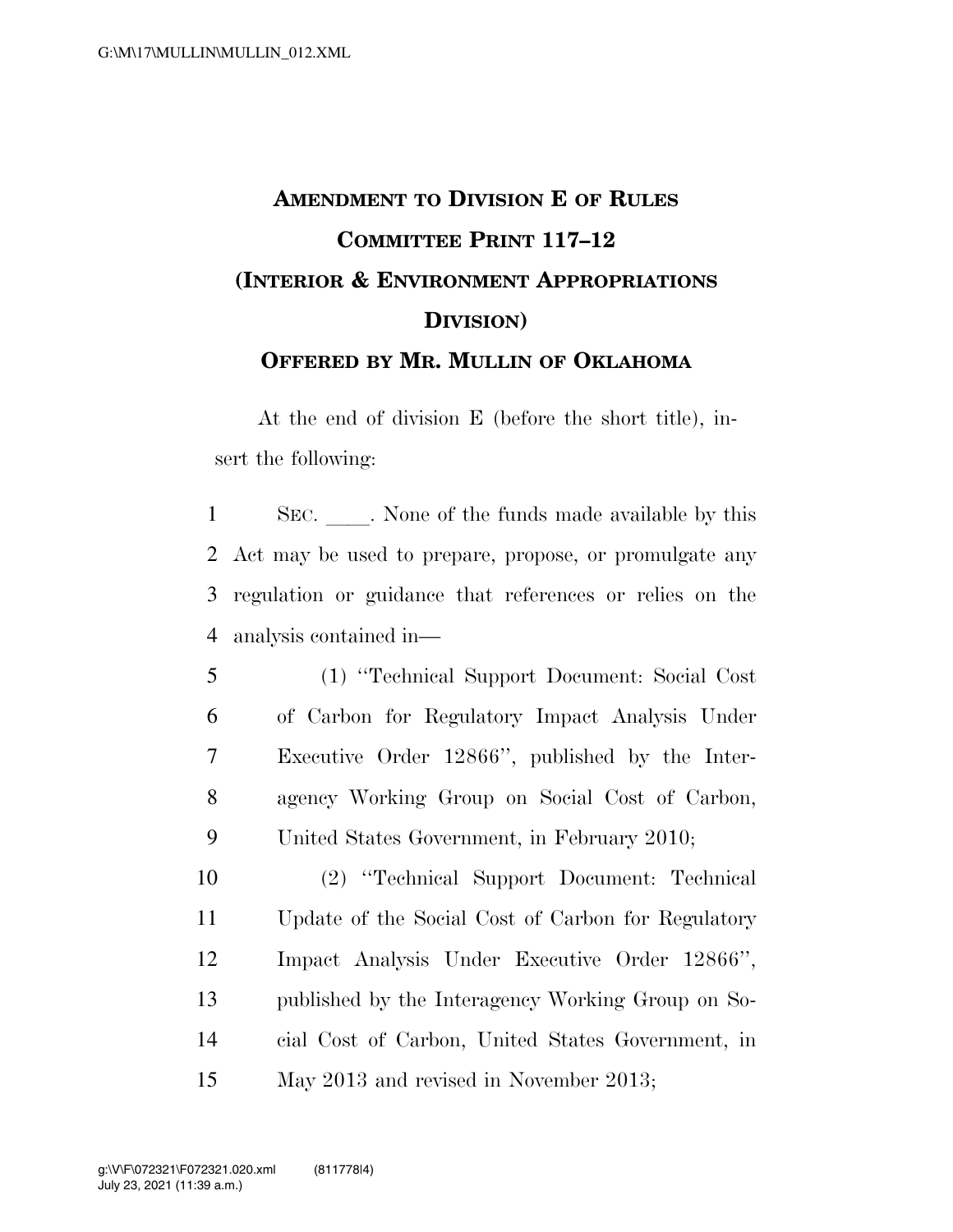$\mathfrak{D}$ 

 (3) ''Revised Draft Guidance for Federal De- partments and Agencies on Consideration of Green- house Gas Emissions and the Effects of Climate Change in NEPA Reviews'', published by the Coun- cil on Environmental Quality on December 24, 2014 (79 Fed. Reg. 77802);

 (4) ''Technical Support Document: Technical Update of the Social Cost of Carbon for Regulatory Impact Analysis Under Executive Order 12866'', published by the Interagency Working Group on So- cial Cost of Carbon, United States Government, in July 2015;

 (5) ''Addendum to Technical Support Docu- ment on Social Cost of Carbon for Regulatory Im- pact Analysis under Executive Order 12866: Appli- cation of the Methodology to Estimate the Social Cost of Methane and the Social Cost of Nitrous Oxide'', published by the Interagency Working Group on Social Cost of Greenhouse Gases, United States Government, in August 2016;

 (6) ''Technical Support Document: Technical Update of the Social Cost of Carbon for Regulatory Impact Analysis Under Executive Order 12866'', published by the Interagency Working Group on So